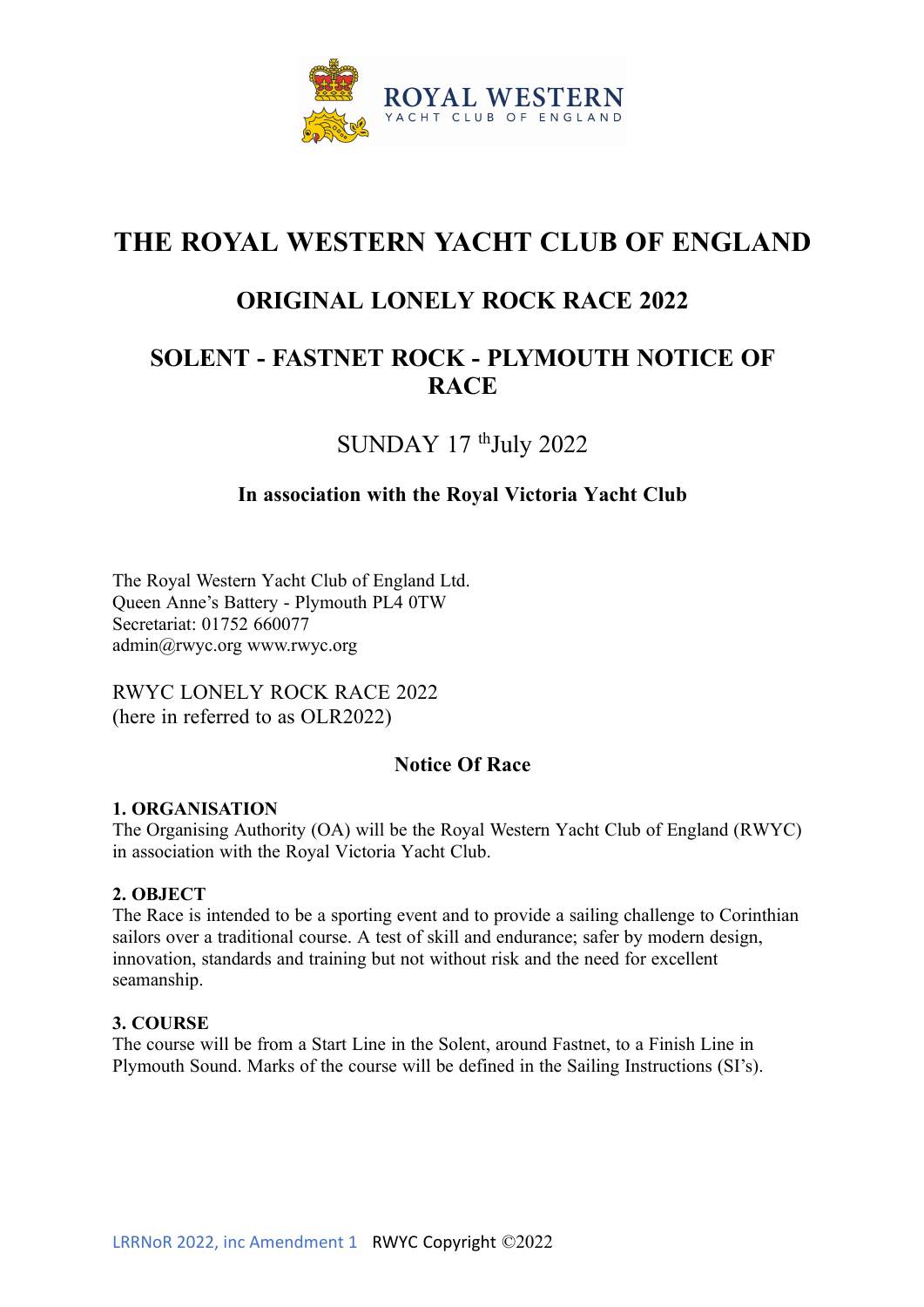

# **4. RULES AND REGULATIONS**

4.1 The event shall be governed by the following documents, complemented and/or modified by the SI's:

a. The World Sailing (WS) Racing Rules of Sailing (RRS)

(sailing.org/documents/racingrules) and the RYA Prescriptions, except in the rules modified in Notice of Race (NoR) rule 4.2.

b. The WS 2022-2023 Offshore Special Regulations (OSR) Category 2

(sailing.org/specialregs), except in the regulations modified in NoR 4.3.

c. International Rules for the Prevention of Collisions at Sea Part B (Steering & Sailing) (COLREGS).

- d. Class Rules as recognised by WS.
- e. The RWYC NoR and any amendments.
- f. The RWYC SIs and any amendments.

4.2 The following RRS have been modified:

- a. Rule 44.1 is deleted.
- b. Rule 52 (Manual Power) is deleted.
- c. Part 2 rules are replaced by the right-of-way Rules of International

Regulations for Preventing Collisions at Sea between the times of local sunset and sunrise.

d. Rule 41© is deleted

4.3 The following OSR have been modified:

- a. Regulation 3.07.3 (Escape Hatches multihulls) modified in NoR 6.5.1.
- b. Regulation 3.29.13 (AIS) extended in NoR 6.5.2
- c. Regulation 4.01.2 (Sail Number) extended in NoR 11.
- d. Regulation 5.01 (Lifejacket) extended in NoR 6.5.3.

4.4 The following IRC rules have been modified:

a. IRC Rule 22.4.2 is deleted and replaced by "The maximum number of crew while racing shall be the Crew Number printed on her certificate plus two. There is no weight limit."

b. Rule 21.3.56 is deleted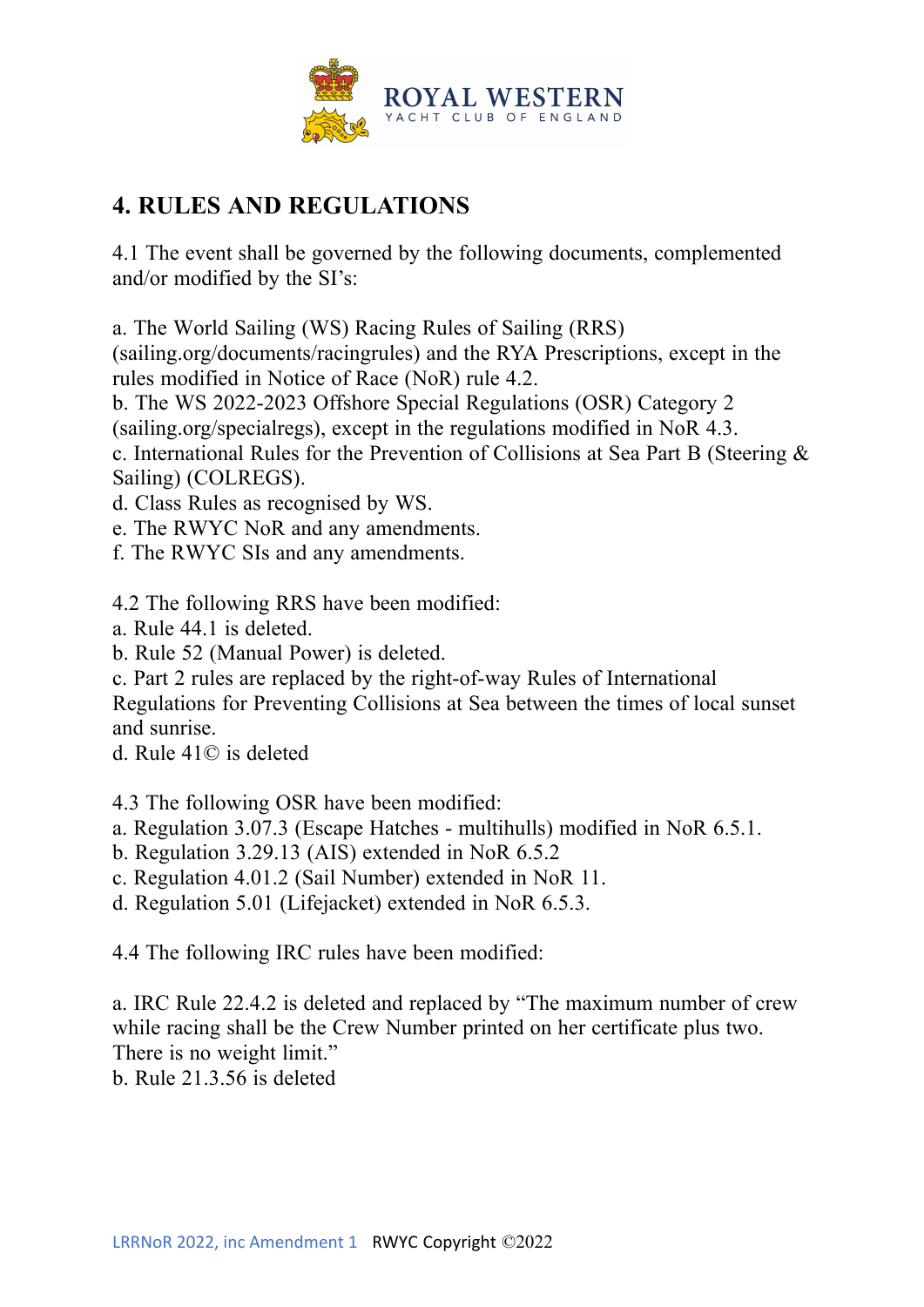

4.5 The 2022 - 2023 OSR Category 2 rules shall be followed as closely as possible. Where a boat is unable to comply with a particular rule the boat may be permitted to compete at the discretion of the RWYC provided that an alternative measure is incorporated or embarked in the boat that provides equivalent safety and does not confer a racing advantage. In these circumstances, full details shall be submitted to the RWYC for approval when applying for entry.

## **5. SCHEDULE**

5.1 Entries open Saturday 14 <sup>th</sup>August 2021.

5.2 The Entry Date by which all entries must be received is Monday 4th July 2022.

5.3 The Closing Date by which the boat and crew must have qualified, all required

documents submitted, and payments made is 4 <sup>th</sup>July 2022. The "Early Bird" date by which discounted entry fees must be paid is 4th May 2022.

5.4 The Qualification Date by which the boat and crew must have sailed the qualifying distance (NoR 6.7.2) is 4 thJuly 2022.

5.5 Registration must be completed by 1800 on Saturday 16th July 2022. 5.6 The Person in Charge must attend the Skippers Briefing at 1000 on Saturday 16 thJuly. Time and Location TBC

5.7 The Start of the Race will be at 1400 British Summer Time (BST) on Sunday 17 <sup>th</sup>July 2022.

5.8 Prize Giving will be at the RWYC on Friday 22 <sup>nd</sup>July 2022

## **6. ELIGIBILITY**

6.1 The Race is open to monohull and multihull boats with a minimum LOA of 27ft (8.23m) and a maximum LOA of 70ft (21.34m).

6.2 Boats may race fully crewed or two-handed or solo. At least one of the crew shall be over the age of 18 by the Start date.

6.3 Boats may sail rated (IRC / MOCRA/ Open60), Level (Class 40), or unrated. Monohull boats not racing under IRC shall satisfy the RWYC that they meet the requirements of other stability indices for the category of race. 6.3.1. Rated and Level rated boats shall submit a copy of their current rating or class certificate to the RWYC and keep a copy on board during the race.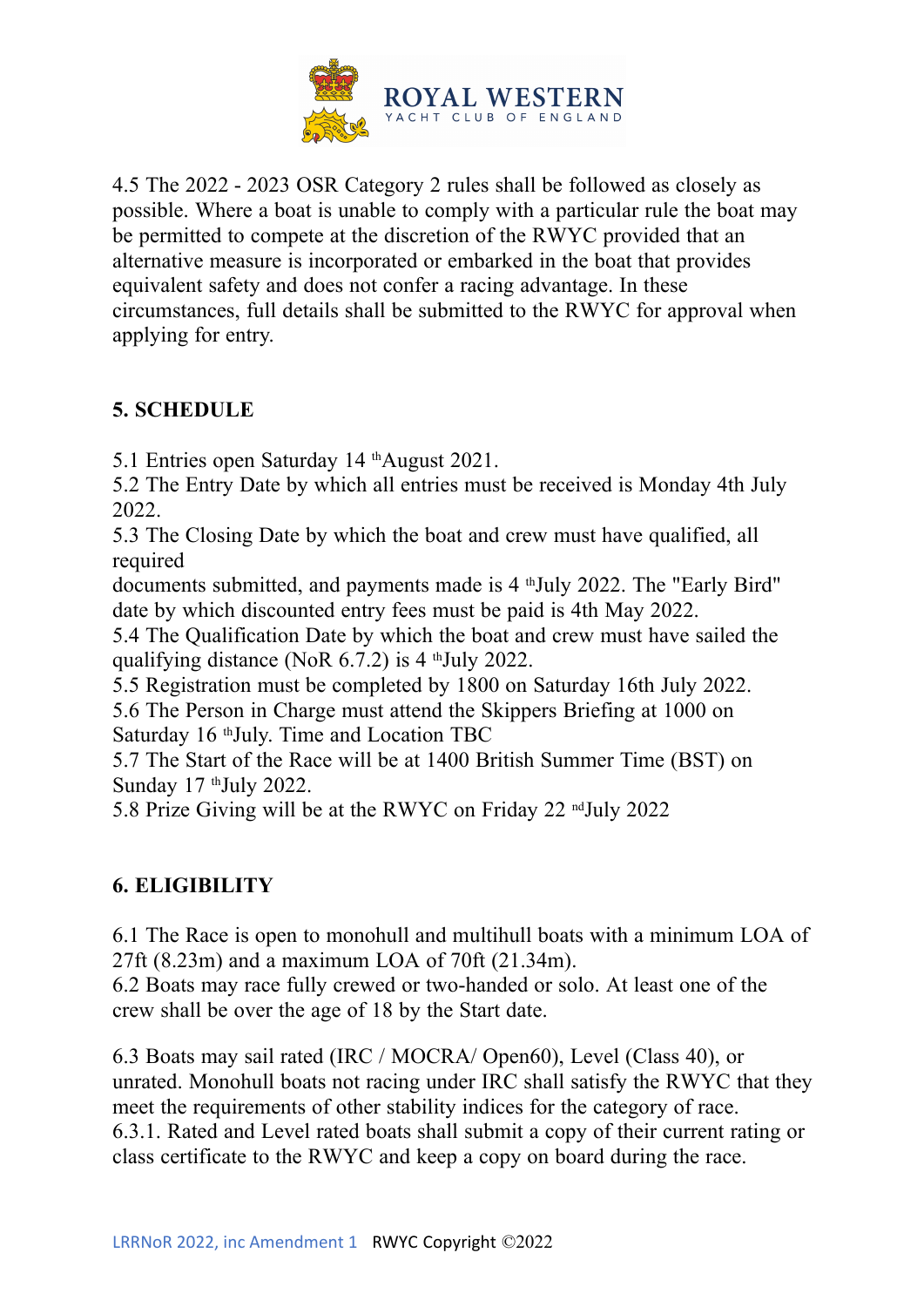

6.4 Boats must conform to the requirements of the rules in NOR 4. The RWYC reserves the right to exclude any boat which fails to meet these criteria.

6.5 Responsibility for compliance with the OSR rests with the Person in Charge. However the RWYC will endeavour to help Competitors to understand the OSR and reserves the right to conduct an OSR inspection on any boat at any time. The following extensions to the safety regulations are required for the Race.

6.5.1. Escape Hatches - Replace OSR 3.07.3 with: Multihulls shall have escape hatch(es) as detailed in OSR 3.07.2

6.5.2. The Automatic Identification System (AIS) transponder (required by OSR 3.29.1) must be active (switched on, transmitting and receiving) at all times during the Race.

The racing name of the boat must be transmitted in addition to the MMSI number.

6.5.3. Safety and Life Saving Equipment - lifejackets (OSR 5.01) must be worn, and crew overboard beacons (OSR 4.22) must be carried, at all times while on deck.

6.5.4. Monohull boats not racing under IRC shall satisfy the RWYC that they meet the requirements of other stability indices for a Category 2 race.

6.6 Boats shall have Third Party Liability insurance of at least £3,000,000.

#### 6.7 Experience

6.7.1. The RWYC OLR is not a race for novices. Every crew member must have experience of sailing a boat offshore and be prepared to encounter heavy weather. Competitors may be required to provide evidence of their offshore experience.

6.7.2. The minimum qualifying experience requirement is 300 nautical miles of offshore sailing on the boat entered into the Race within 18 months of the start of the Race. This may be completed in one race, two races one of which must be overnight, or a single offshore cruise of 300 miles measured between not more than 2 turning points. Qualifying must be completed by a minimum of 50% of the crew (but no fewer than 2) including the Person in Charge. 6.7.3. Neither the setting of this minimum nor the acceptance of an entry by the RWYC implies any warranty by the RWYC that a crew's experience is in fact adequate.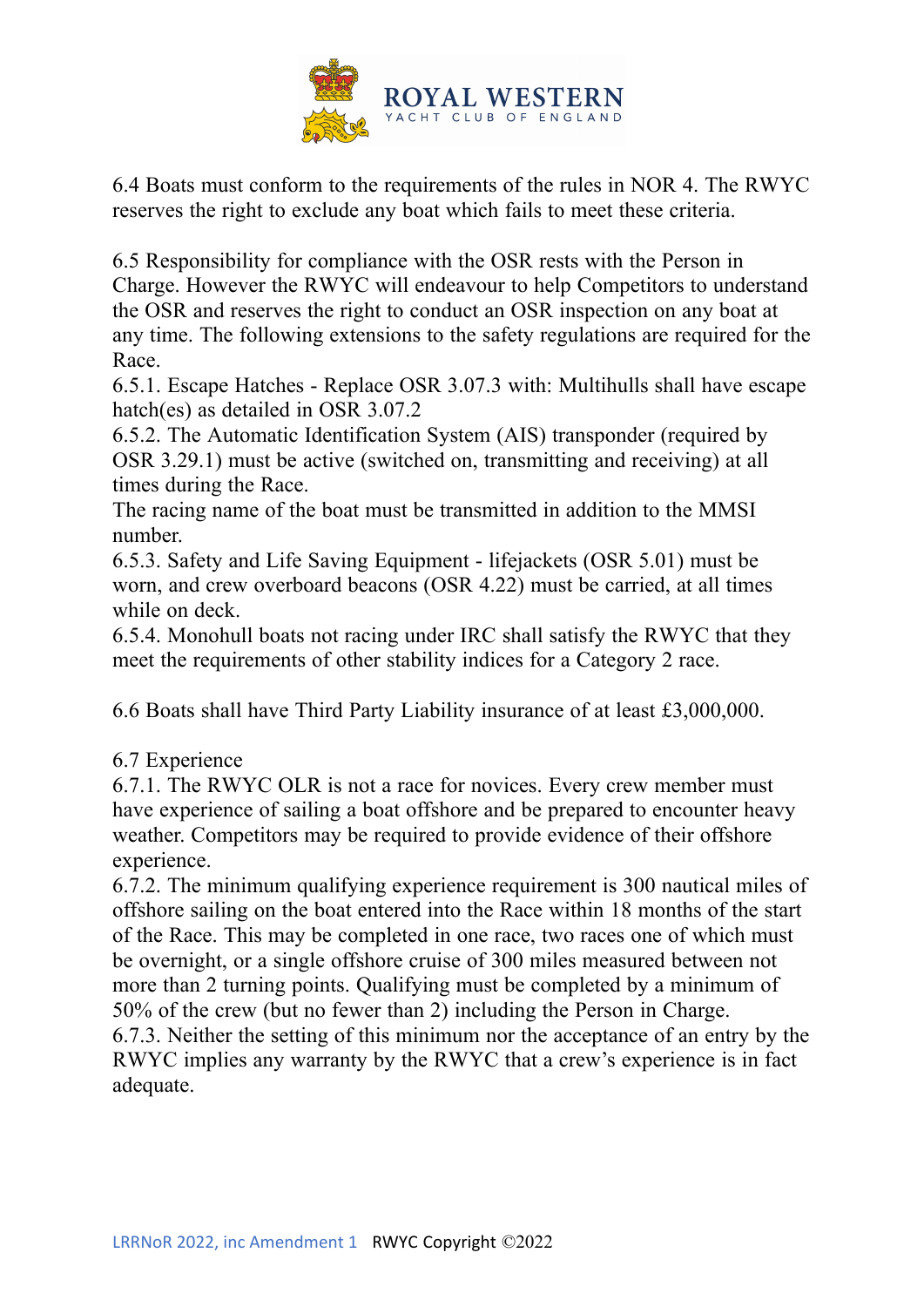

#### 6.8 Training

6.8.1. Offshore Personal Survival Training At least 30% of the boat's crew (but no less than

2), including the Person in Charge, must have completed training to Section 6 of the World Sailing Offshore Special Regulations and gained a certificate from a World Sailing approved Offshore Personal Survival Training Course.

Training must have taken place within 5 years of the start of the race.

6.8.2. First Aid Training At least one member of the boat's crew must have completed a First Aid Training Course and hold an in-date certificate. The course shall comply with OSR

6.8.3 and have been completed within five years of the start of the race. The qualifications of Doctors, Paramedics or similarly trained medical professionals will be accepted, provided they are familiar with the topics in OSR Appendix H.

## **7. DIVISIONS**

7.1 Monohulls

7.1.1. IRC Division & Open60 Division

7.1.2. Two-Handed IRC Division Entries must satisfy the committee that they have suitable and adequate experience and that their boat is appropriately organised for two-handed sailing.

7.1.3. Class 40

7.1.4. Unrated – may race for line honours without any rating

7.2 Multihulls

7.2.1. MOCRA Division

7.2.2. Two-Handed MOCRA Division Entries must satisfy the committee that they have suitable and adequate experience and that their boat is appropriately organised for two- handed sailing.

7.2.3. Unrated – Open multihulls may race for line honours without any rating. 7.3 Divisions may be split into classes depending on the number of entries.

IRC, IMOCA and MOCRA classes shall be determined by ratings on the Closing Date or soon as possible after that date.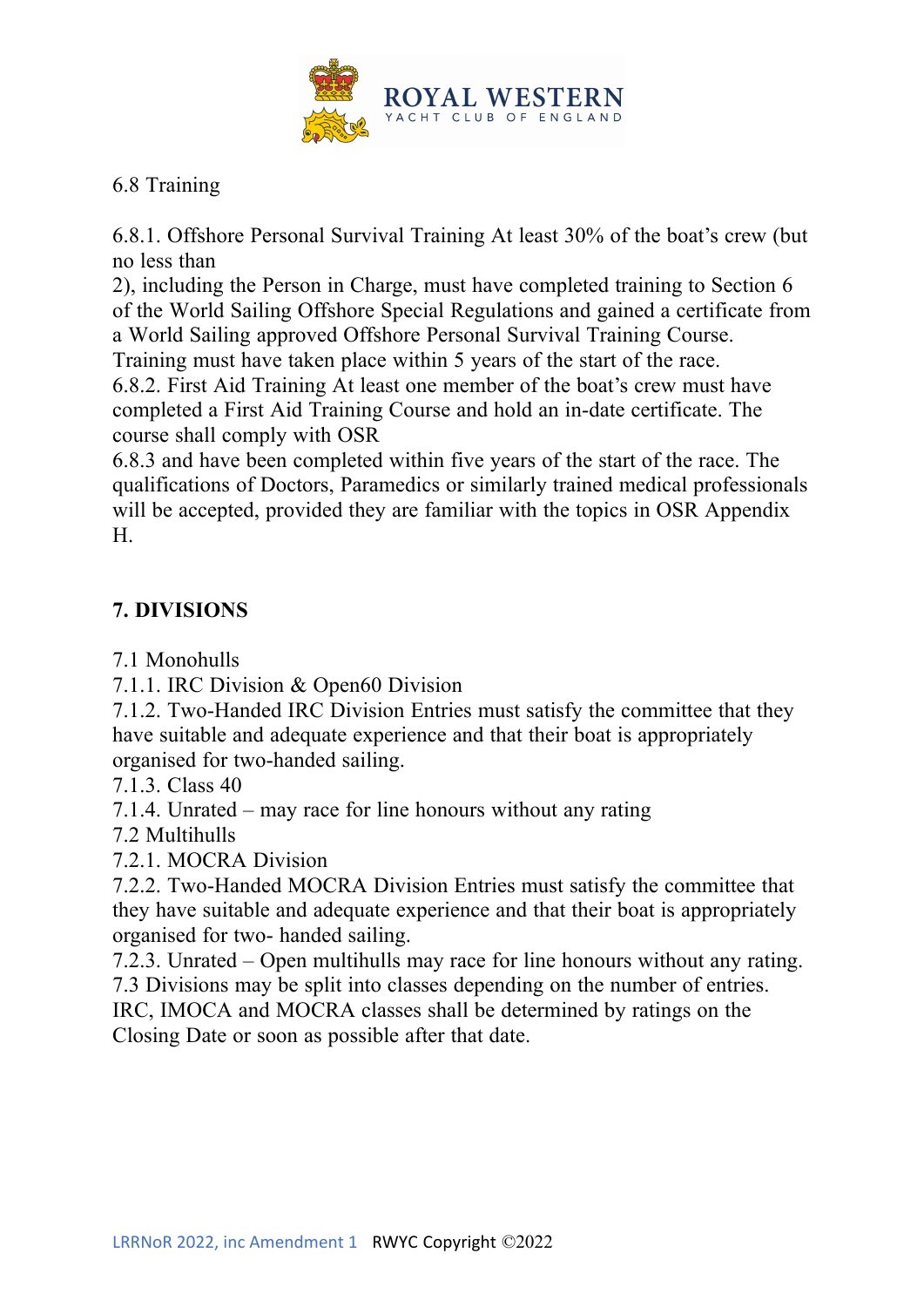

### **8. ENTRY**

8.1 Each boat shall enter using the online entry system.

Submission of an entry will not guarantee a place in a race; all other entry requirements must be completed to the satisfaction of the RWYC.

8.2 50% of the full race entry fee shall be paid on entry. Payment of the full race entry fee shall be received by the RWYC on or before the Closing Date. The discounted entry fee must be paid by the "Early Bird" date.

8.3 Payment may be made by bank transfer or by credit/debit cards through the online entry system or by phone. The RWYC may accept other payment methods.

8.4 The entry application shall include:

a. A digital photograph of the Skipper for safety, security and publicity purposes (minimum of 1MB).

b. A digital photograph of the boat under sail for safety, security and publicity purposes (minimum of 1MB).

c. One hundred words in English each about the Skipper and the boat which may be used in the race programme, website and for publicity purposes. 8.5 A Person in Charge whose entry is rejected by the RWYC will be informed of the reason as soon as possible and Fees returned. The decision of the RWYC to reject an entry shall be final. In the event of rejection, payment shall be

limited to the return of the Entry Fees paid.

| <b>Entry Fees</b>                                                       | Early bird    |   | May 4th deadline |   | fees       |   | July 4th Deadline |  |
|-------------------------------------------------------------------------|---------------|---|------------------|---|------------|---|-------------------|--|
|                                                                         | <b>MEMBER</b> |   | non member       |   | member     |   | non member        |  |
| below 10.00                                                             | 200.00<br>£   | £ | 250.00           | £ | 250.00     | £ | 315.00            |  |
| 10.00-10.99                                                             | £<br>285.00   | £ | 350.00           | £ | 350.00     | £ | 420.00            |  |
| 11.00-11.99                                                             | £<br>355.00   | £ | 450.00           | £ | 450.00     | £ | 550.00            |  |
| 12.00 - 12.99                                                           | £<br>425.00   | £ | 525.00           | £ | 525.00     | £ | 650.00            |  |
| 13.00 - 13.99                                                           | £<br>507.50   | £ | 650.00           | £ | 650.00     | £ | 815.00            |  |
| 14.00 - 14.99                                                           | £<br>590.00   | £ | 735.00           | £ | 735.00     | £ | 925.00            |  |
| 15.00 - 15.99                                                           | £<br>657.50   | £ | 850.00           | £ | 850.00     | £ | 1,065.00          |  |
| 16.00 - 16.99                                                           | £<br>725.00   | £ | 925.00           | £ | 925.00     | £ | 1,150.00          |  |
| 17.00 - 17.99                                                           | £<br>995.00   | £ | 1,250.00         |   | £ 1,250.00 | £ | 1,595.00          |  |
| 18.00 and over                                                          | £ 1,275.00    | £ | 1,595.00         |   | £ 1,595.00 | £ | 1,995.00          |  |
| <b>NOTE - 10% of the ENTRY FEES WILL BE DONATED TO THE RACE CHARITY</b> |               |   |                  |   |            |   |                   |  |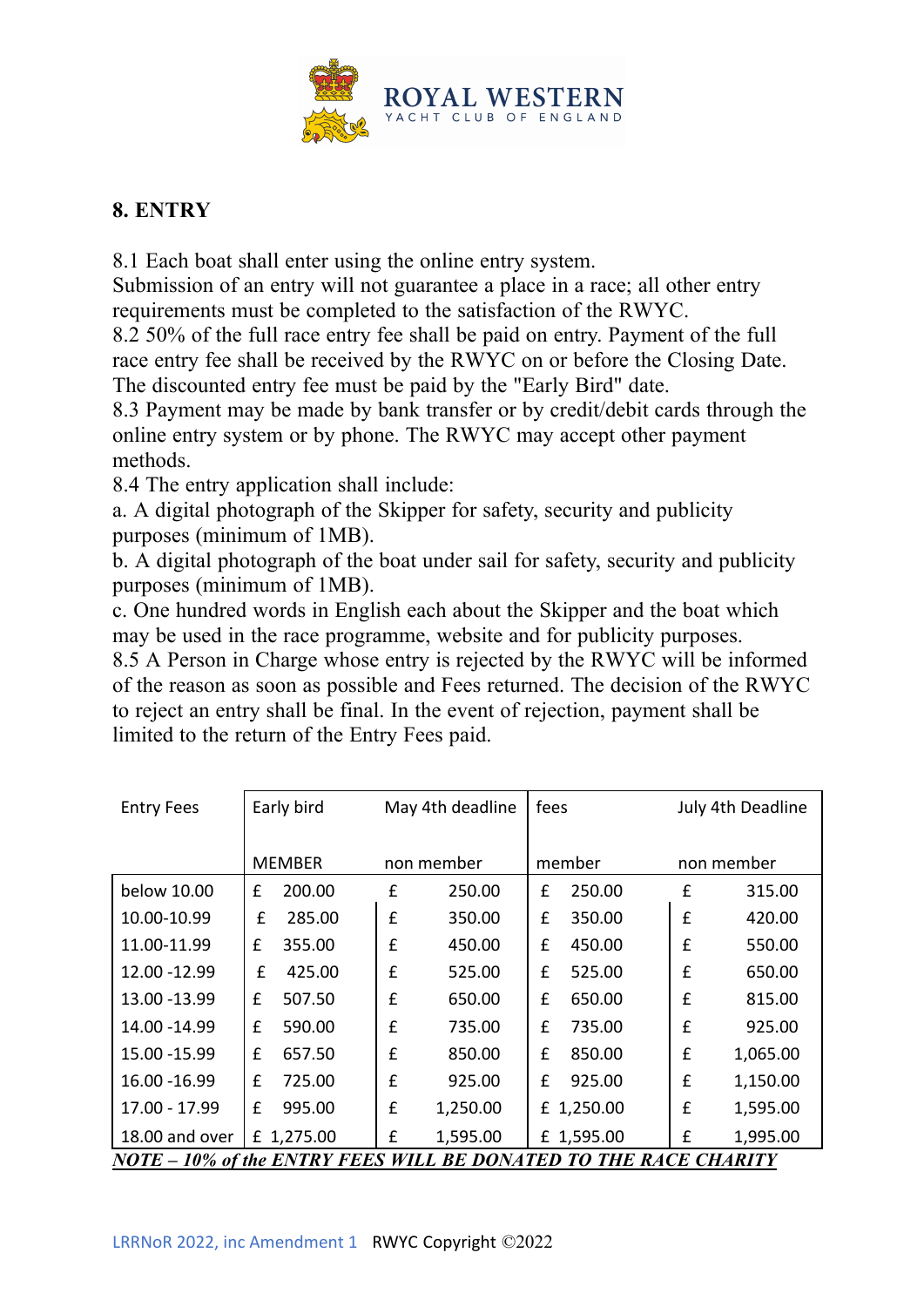

8.7 Supplements (donation to Charity);

a. There will be a supplemental fee of £100 required for charter boats.

b. There will be a supplemental fee of £100 required for sponsored boats

8.8 Late Payment Entries made after the Entry Date and before the Closing Date may be accepted on payment of an additional sum of 25% of the entry fee.

8.9 Cancellations and Refunds Cancellations before the Closing Date will be eligible for a refund of the race entry fee, except for the 50% deposit which is non-refundable.

### **9. ACCEPTANCE**

9.1 Competitors who have satisfied/completed the following requirements by the Closing Date will be accepted to race:

- a. Entry Fee is paid
- b. Qualifying Evidence
- c. Third Party Liability Insurance
- d. Current IRC / IMOCA / MOCRA / Class Certificate as appropriate
- e. Approved Offshore Personal Survival Training Certificate
- f. National authority approved First Aid Certificate
- g. Life-raft Certificate
- h. EPIRB (406) Registration Certificate and PLB
- i. VHF Ship Radio Licence
- j. OSR Checklist (NoR 9.2)
- k.Evidence of Structural (Keel and Rudder) Inspection asspecified in OSR 3.02 and appendix L carried out by a qualified person.

At registration the Person in Charge shall confirm and sign the following:

- l. Offshore Race Information Form (completed by OA)
- m. Race Declaration (NoR 9.3)

9.2 If an entry is not accepted (NOR 9.1) by 1800 4 thJuly 2022, the boat shall not be allowed to start and the Entry Fee shall be forfeit.

9.3 The Person in Charge shall, by Closing Date, complete an Offshore Special Regulations (OSR) Checklist Category

9.4. An amended checklist is required if changes are made to the equipment onboard or the yacht changes ownership or charterer.

9.5 No boat will be permitted to race unless the Person in Charge has, before the start of the race, signed a declaration acknowledging their Responsibilities (NoR 15) and confirming their conformance to the Rules.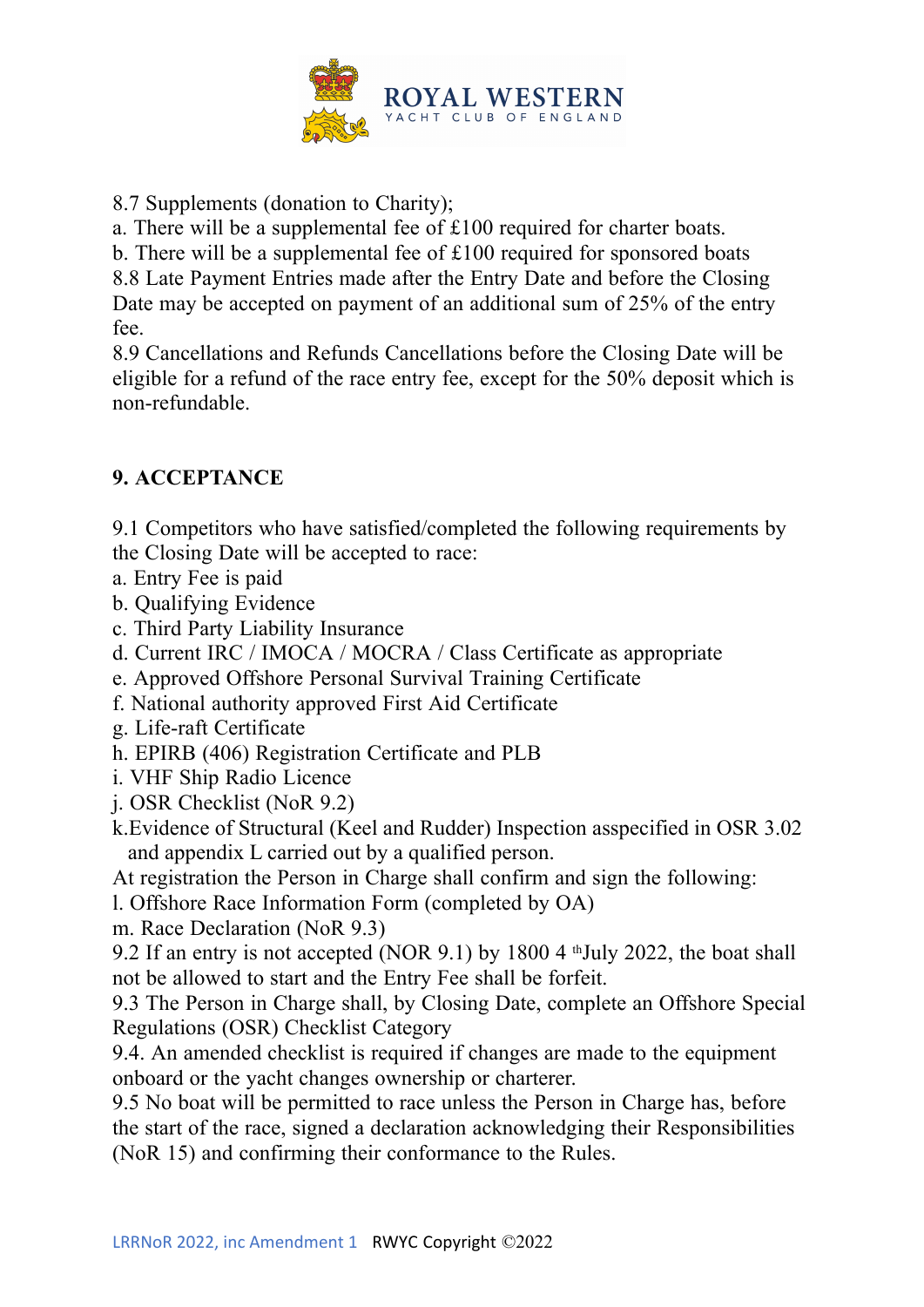

### **10. PENALTIES / ALLOWANCES**

- 10.1 The breaking of any Rules shall be declared after finishing, turns (RRS 41) are not required.
- 10.2 Time penalties may be applied.
- 10.3 Time allowances may be awarded.

## **11. SAIL NUMBERING AND FLAGS**

11.1 The boat's existing sail number shall be used and displayed throughout the Race. No other number may be displayed. The number shall be on both sides of the mainsail, spinnaker, the topsides port and starboard

11.2 Numbers on the hull shall either be painted on or applied using an approved semi- permanent system which will not be removed by the action of the sea.

11.3 All boats may be issued with Race Flags. These flags shall be flown at all times. Failure to display Race flags may incur a penalty.

#### **12. BERTHING**

12.1 The RWYC will provide 48 hours of berthing from the time a boat arrives in Plymouth.

## **13. TRACKER SYSTEMS**

13.1 Person in Charge shall fit the satellite tracker provided by the RWYC at registration. The RWYC shall claim payment from the competitor for the cost of the tracker if it is not returned at the end of/retirement from the Race.

#### **14. PRIZES**

14.1 Prizes will be awarded in each Class. 14.2 Prizes will be awarded at the RWYC on Friday 22 ndJuly 2022 and at the RWYC annual prize giving.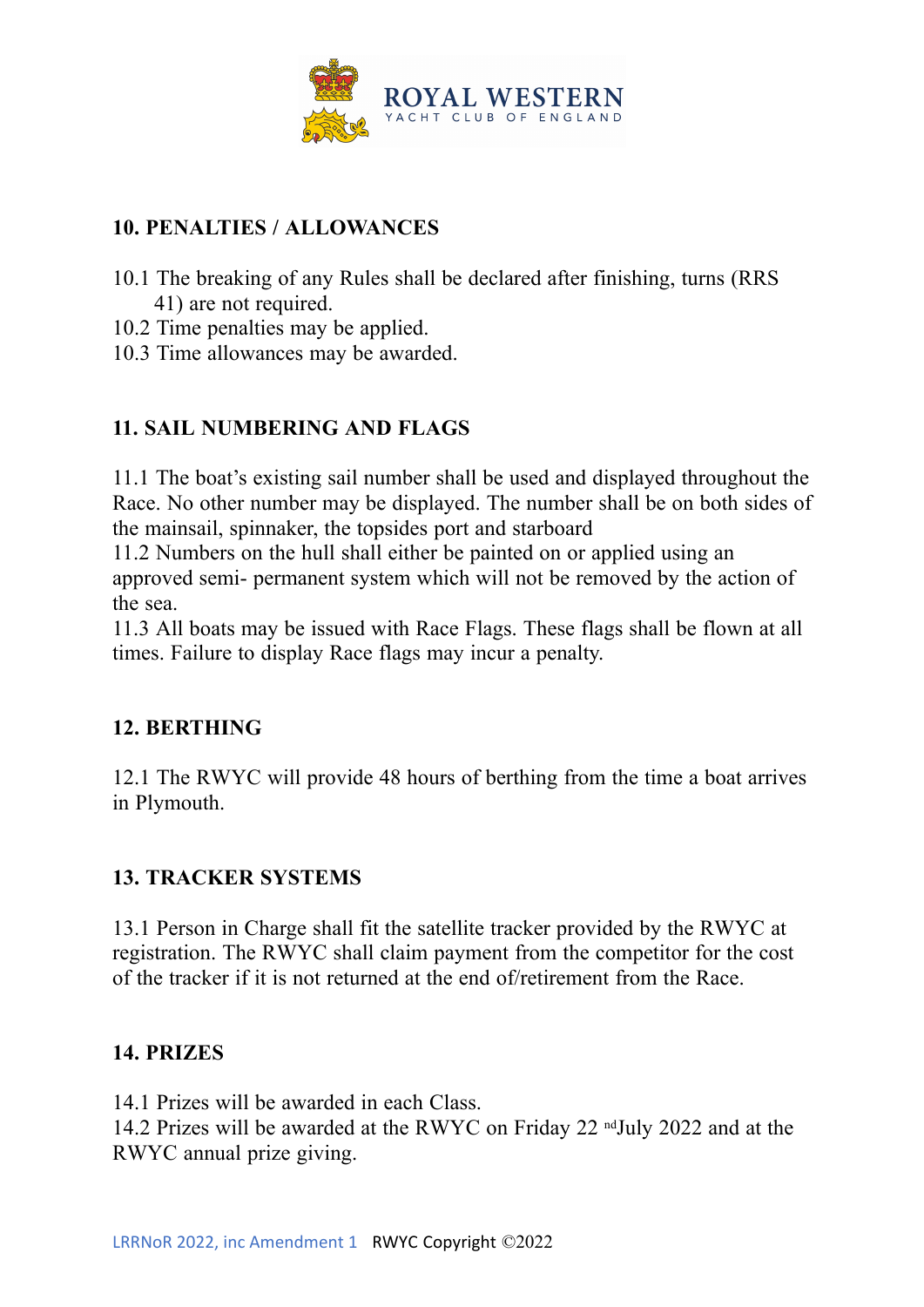

#### **15. RESPONSIBILITY**

15.1 Rule 4 of the Racing Rules of Sailing states: "The responsibility for a boat's decision to participate in a race or to continue racing is hers alone." and Special Regulation 1.02.1 begins: "The safety of a yacht and her crew is the sole and inescapable responsibility of the Person in Charge…."

Sailing is by its nature an unpredictable sport and therefore involves an element of risk. By taking part in the event, each competitor agrees and acknowledges that:

a) They are aware of the inherent element of risk involved in the sport and accept

responsibility for the exposure of themselves, their crew and their boat to such inherent risk whilst taking part in the event;

b) They are responsible for the safety of themselves, their crew, their boat and their other property whether afloat or ashore;

c) They accept responsibility for any injury, damage or loss to the extent caused by their own actions or omissions;

d) Their boat is in good order, equipped to sail in the event and they are fit to participate;

e) The provision of a race management team, patrol boats if any, and other officials and volunteers by the organiser does not relieve them of their own responsibilities;

f) The provision of patrol boat cover is limited to such assistance, particularly in extreme weather conditions, as can be practically provided in the circumstances;

g) They are responsible for ensuring that their boat is equipped and seaworthy so as to be able to face extremes of weather; that there is a crew sufficient in experience and fitness to withstand such weather; and that the safety equipment is properly maintained, stowed and in date and is familiar to the crew

15.2 Starting and Continuing to Race the Race Committee will make starting signals unless in their opinion it is manifestly unsafe for any of the boats entered to remain in the vicinity of the starting line. Each boat shall exercise her responsibility under RRS Fundamental Rule 4 and decide whether or not to start or to continue to race.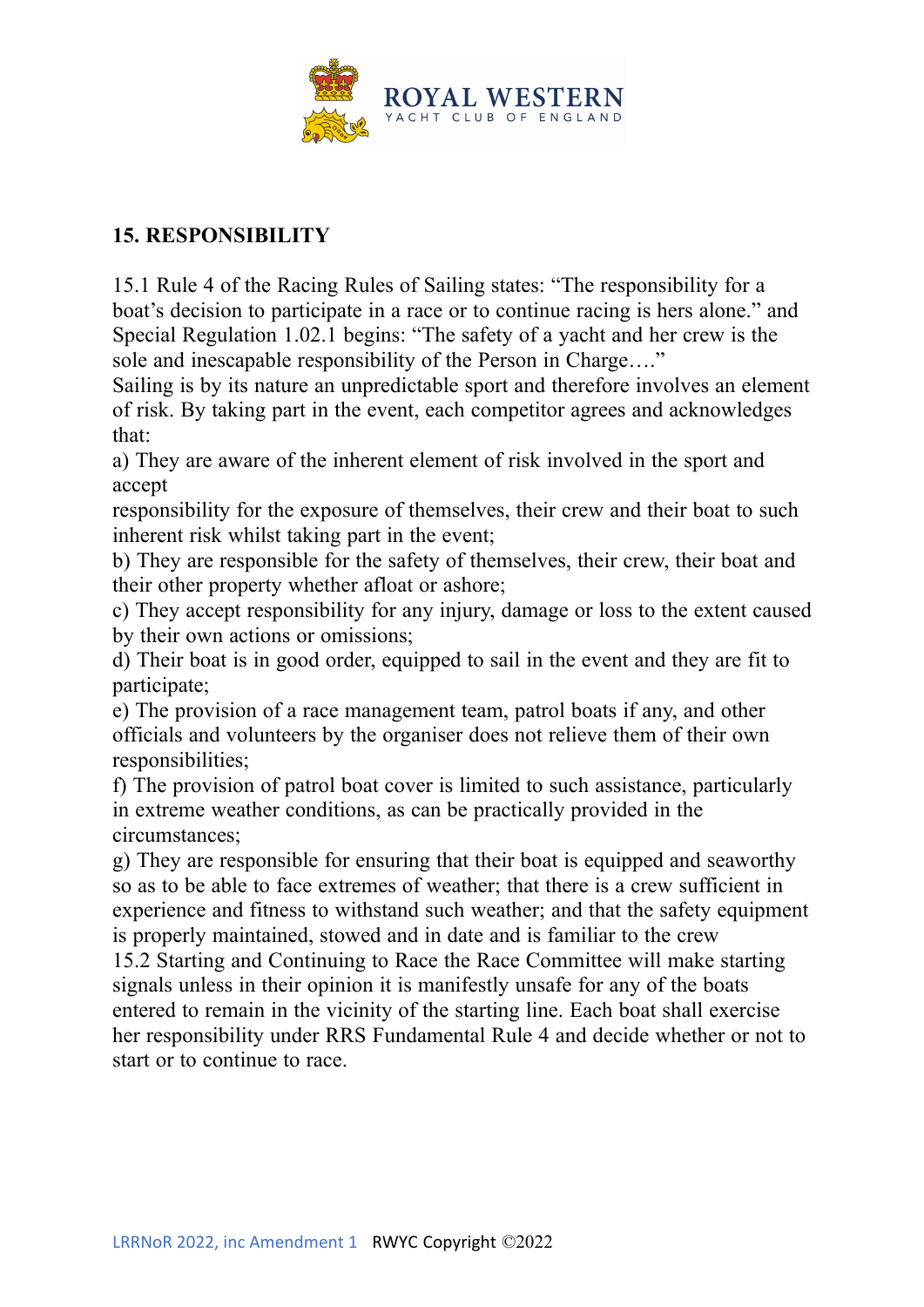

#### **16. APPLICABLE LAW**

16.1 These Rules shall be interpreted in accordance with the Laws of England and Wales and the RWYC submit, or will submit, themselves only to the jurisdiction of the Courts of England and Wales as may be necessary to permit the resolution of legal actions with regard to these Rules, the conduct and organisation of the Race.

#### **17. MEDIA RIGHTS**

17.1 Competitors automatically grant to the OA, and any party to which it may delegate this right, without payment the right in perpetuity to make, use and show (including via the internet), any data, motion pictures, live, taped or filmed television or any other form of media, of or relating to the event.

### **18. FURTHER INFORMATION**

18.1 For further information please visit the event website or send email to LRR@rwyc.org

www.rwyc.org/LRR/

Competitors will be temporary members of the RWYC, and they and their families and friends are invited to make full use of the RWYC bar and catering facilities during the race.

The Race Office will be open from 1000 to 1600 on Friday 15  $th$  and Saturday

16 thJuly at the RVYC and from Sunday 17 thJuly to Saturday 23 rdJuly at Plymouth at the RWYC.

The Race Village at QAB opens Monday 18 <sup>th</sup>July.

Competitors should note that The Royal Western Yacht Club implements the RYA Racing Charter and that they will be required to undertake to sail in compliance with the Charter, which can be found at the front of the RYA rule book (Racing Rules of Sailing), on the Club website, or at www.rya.org.uk/racing/charter.